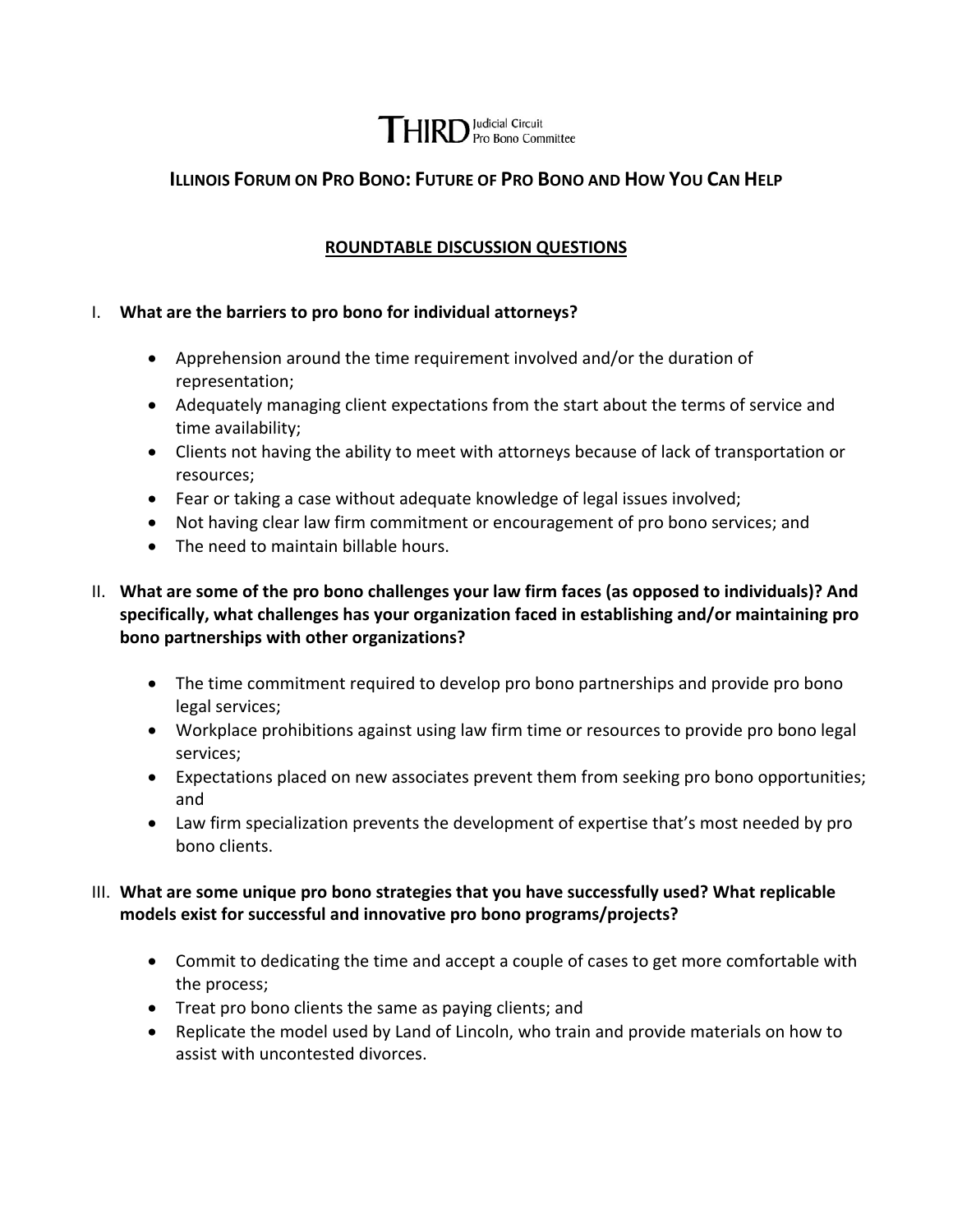- IV. **How do you measure/evaluate the success of your pro bono program? How do these measurements help you improve your program?**
	- Measure success by the number of pro bono cases have been completed; and
	- If you can keep the case moving and stay informed of the client's location, you can have a successful outcome.
- V. **There is a wide range of potential volunteers within the legal community, e.g. government attorneys, senior attorneys, law students and paralegals, who are not the traditional pro bono volunteer. How do we effectively engage these groups in pro bono legal services? What partnership opportunities exist?**
	- The Third Judicial Circuit Committee could add a Young Lawyer Representative/Liaison to the committee;
	- Facilitate opportunities for paralegals, and paralegal students to volunteer time to assist local attorneys in handing pro bono cases;
	- Tap into the influence and knowledge base of more senior attorneys, because they have the ability to set the tone for pro bono;
	- Develop an avenue for law students to do pro bono in order to gain practical experience, in a law school clinic‐like environment;
	- Reach out more to law school administration about local pro bono opportunities for law students and partner with clinics;
	- Develop opportunities for pro bono volunteers to collaborate on the process work (e.g., reviewing financial documents and preparing forms);
	- Promote and publicize the brown bag presentations; and
	- Identify ways for the high schools to partner in providing pro bono services in the community.

## VI. **What role could/do courts and judges have in supporting your program's efforts? Are there other individual or organizational advocates who are key to your success?**

- Judges could ask individual attorneys to volunteer personally;
- Judges can provide a clearer sense of the different unmet legal needs of the community; and
- Judges could identify ways to make the process easier for pro bono volunteers to appear in court.

## VII. **What research is needed that could help to improve pro bono delivery in Illinois and how could that research be used to develop or improve pro bono programs?**

- Research done on the greatest areas of need by population and legal issues should be relayed to area attorneys and made more public;
- Research about the cases needing pro bono assistance, could allow easier cases to be